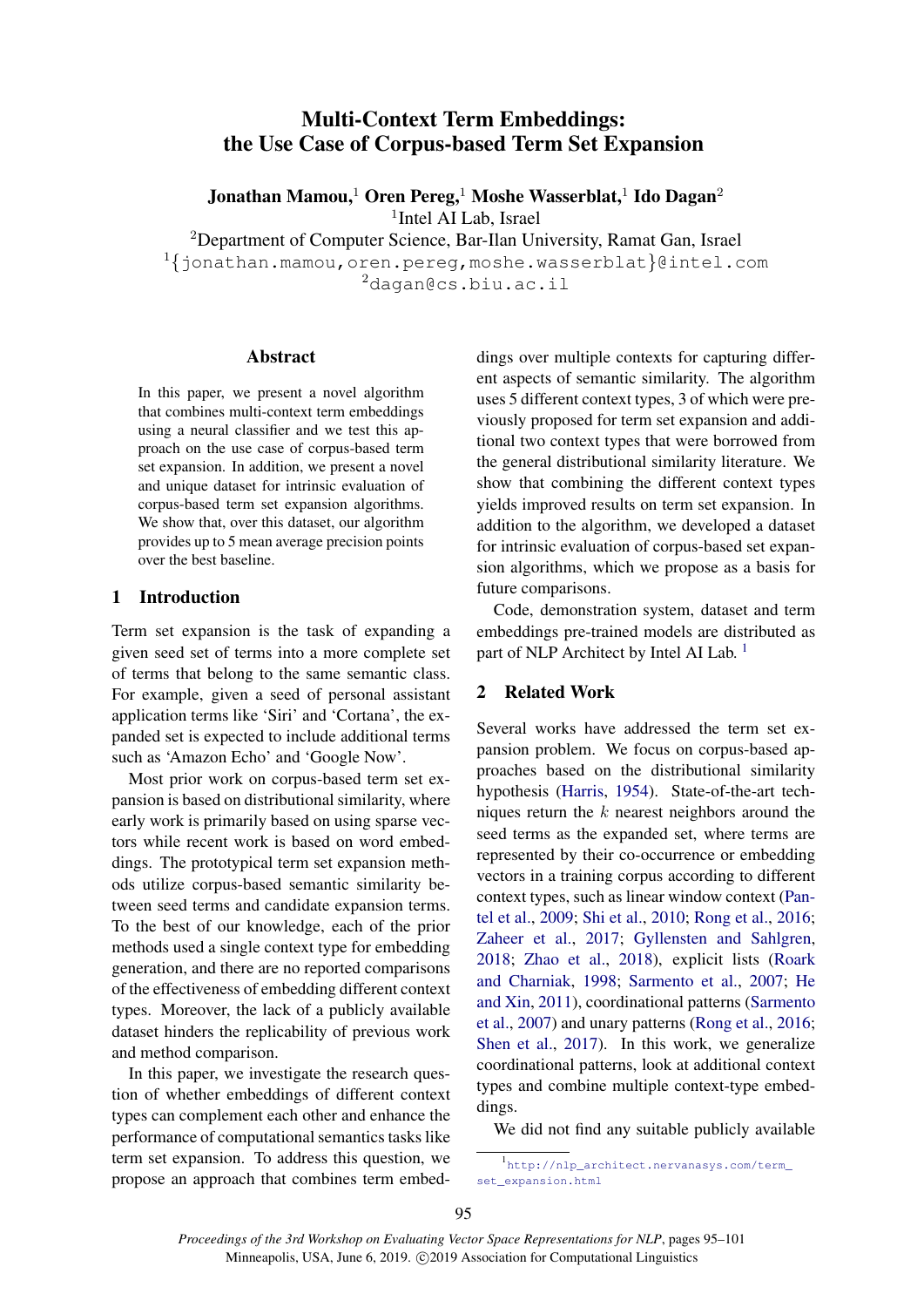dataset to train and evaluate our set expansion algorithm. The INEX Entity Ranking track [\(De](#page-5-4)[martini et al.,](#page-5-4) [2009\)](#page-5-4) released a dataset for the list completion task. However, it addresses a somewhat different task: in addition to seed terms, an explicit description of the semantic class is supplied as input to the algorithm and is used to define the ground truth expanded set. Some works like [\(Pantel et al.,](#page-5-1) [2009\)](#page-5-1) provide an evaluation dataset that does not include any training corpus, which is required for comparing corpus-based approaches. [Sarmento et al.](#page-6-5) [\(2007\)](#page-6-5) use Wikipedia as training corpus, but exploit meta-information like hyperlinks to identify terms; in our work, we opted for a dataset that matches real-life scenarios where terms have to be automatically identified.

Systems based on our approach are described by [\(Mamou et al.,](#page-5-5) [2018a](#page-5-5)[,b\)](#page-5-6).

# 3 Term Representation

Our approach is based on representing any term in a (unlabeled) training corpus by its word embeddings in order to estimate the similarity between seed terms and candidate expansion terms. Different techniques for term extraction are described in detail by [Moreno and Redondo](#page-5-7) [\(2016\)](#page-5-7). We follow [Kageura and Umino](#page-5-8) [\(1996\)](#page-5-8) who approximate terms by noun phrases  $(NPs)$ ,<sup>[2](#page-0-0)</sup> extracting them using an NP chunker. We use *term* to refer to such extracted NP chunk and *unit* to refer to either a term or a word.

As preprocessing, term variations, such as aliases, acronyms and synonyms, which refer to the same entity, are grouped together.<sup>[3](#page-0-0)</sup> Next, we use term groups as input elements for embedding training (the remaining corpus words are left intact); this enables obtaining more contextual information compared to using individual terms, thus enhancing embedding model robustness. In the remainder of this paper, by language abuse, *term* will be used instead of term group.

While word2vec originally uses a linear window context around the *focus word*, the literature describes other possible context types. For each *focus unit*, we extract *context units* of different types, as follows (see a typical example for each type in Table  $1<sup>4</sup>$  $1<sup>4</sup>$  $1<sup>4</sup>$  $1<sup>4</sup>$ ).

### 3.1 Linear Context (Lin)

This context is defined by neighboring context units within a fixed length window of context units, denoted by win, around the focus unit. word2vec [\(Mikolov et al.,](#page-5-9) [2013\)](#page-5-9), GloVe [\(Pen](#page-5-10)[nington et al.,](#page-5-10) [2014\)](#page-5-10) and fastText [\(Joulin et al.,](#page-5-11) [2016\)](#page-5-11) are state-of-the-art implementations.

#### 3.2 Explicit Lists

Context units consist of terms co-occurring with the focus term in textual lists such as comma separated lists and bullet lists [\(Roark and Charniak,](#page-6-4) [1998;](#page-6-4) [Sarmento et al.,](#page-6-5) [2007\)](#page-6-5).

#### 3.3 Syntactic Dependency Context (Dep)

This context is defined by the syntactic dependency relations in which the focus unit participates [\(Levy and Goldberg,](#page-5-12) [2014;](#page-5-12) [MacAvaney and](#page-5-13) [Zeldes,](#page-5-13) [2018\)](#page-5-13). The context unit is concatenated with the type and the direction of the dependency relation. [5](#page-0-0) This context type has not yet been used for set expansion. However, [Levy and Goldberg](#page-5-12) [\(2014\)](#page-5-12) showed that it yields more functional similarities of a co-hyponym nature than linear context and thus may be relevant to set expansion.

#### 3.4 Symmetric Patterns (SP)

Context units consist of terms co-occurring with the focus term in symmetric patterns [\(Schwartz](#page-6-7) [et al.,](#page-6-7) [2015\)](#page-6-7). We follow [Davidov and Rappoport](#page-5-14) [\(2006\)](#page-5-14) for automatic extraction of SPs from the textual corpus. $6$  For example, the symmetric pattern 'X rather than Y' captures certain semantic relatedness between the terms X and Y. This context type generalizes coordinational patterns ('X and  $Y'$ ,  $'X$  or  $Y'$ ), which have been used for set expansion.

#### 3.5 Unary Patterns (UP)

This context is defined by the unary patterns in which the focus term occurs. Context units con-

<sup>&</sup>lt;sup>2</sup>Our algorithm can be used for terms with other part-ofspeech or with other term extraction methods.

<sup>&</sup>lt;sup>3</sup>For that, we use a heuristic algorithm based on text normalization, abbreviation web resources, edit distance and word2vec similarity. For example, *New York, New-York, NY, NYC* and *New York City* are grouped.

<sup>&</sup>lt;sup>4</sup>We preferred showing in the example the strength of each context type with a good example, rather than providing a common example sentence across all the context types.

<sup>&</sup>lt;sup>5</sup>Given a focus unit t with modifiers  $m_i$  and a head h, the context of t consists of the pairs  $(m_i/l_i)$ , where  $l_i$  is the type of the dependency relation between the head  $h$  and the modifier  $m_i$ ; the context stores also  $(h/l_i^{-1})$  where  $l_i^{-1}$  marks the inverse-relation between t and h.

<sup>6</sup> SPs are automatically extracted using the dr06 library available at [https://homes.cs.washington.edu/](https://homes.cs.washington.edu/~roysch/software/dr06/dr06.html) [˜roysch/software/dr06/dr06.html](https://homes.cs.washington.edu/~roysch/software/dr06/dr06.html).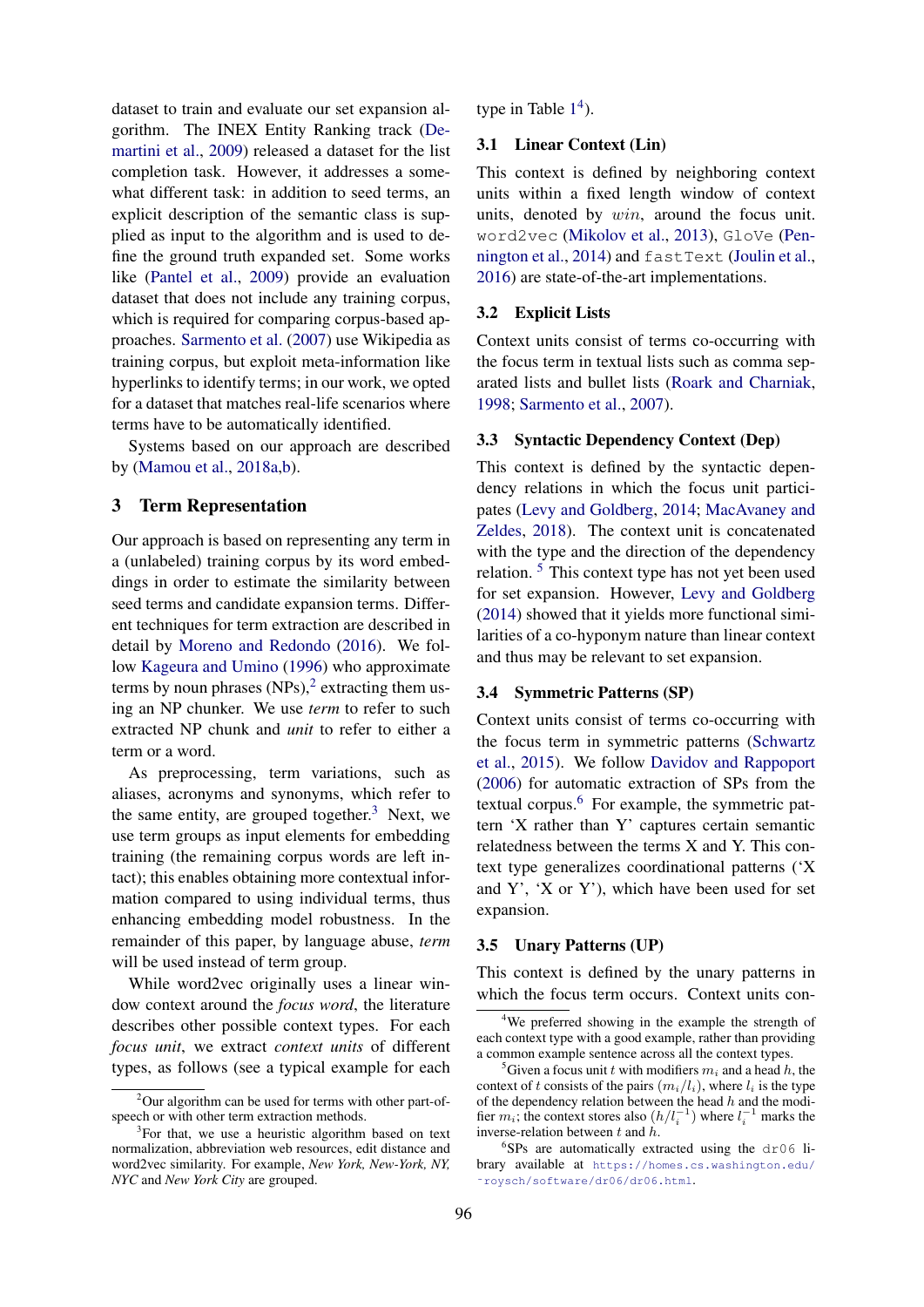<span id="page-2-0"></span>

| Cont. type           | <b>Example sentence</b>                           | <b>Context units</b>                     |
|----------------------|---------------------------------------------------|------------------------------------------|
| $\text{Lin }win = 5$ | <b>Siri</b> uses voice queries and a natural lan- | uses, voice queries, natural language    |
|                      | guage user interface.                             | user interface                           |
| List                 | <i>Experience in image processing, signal</i>     | signal processing, computer vision       |
|                      | processing, computer vision.                      |                                          |
| Dependency           | Turing studied as an undergraduate  at            | (Turing/nsubj), (undergraduate/prep_as), |
|                      | King's College, Cambridge.                        | (King's College/prep_at)                 |
| <b>SP</b>            | <b>Apple</b> and Orange juice drink               | Orange                                   |
| UP                   | In the U.S. state of Alaska                       | U.S. state of $\overline{\phantom{a}}$   |

Table 1: Examples of extracted context units per context type. Focus units appear in bold.

sist of  $n$ -grams of terms and other words, where the focus term occurs;  $\angle$   $\angle$  denotes the placeholder of the focus term in Table [1.](#page-2-0) Following [Rong et al.](#page-6-1) [\(2016\)](#page-6-1), we extract six *n*-grams per focus term.<sup>[7](#page-0-0)</sup>

We show in Section [7](#page-4-0) that different context types complement each other by capturing different types of semantic relations. As explained in Section [2,](#page-0-1) to the best of our knowledge, several of these context types have been used for set expansion, except for syntactic dependency context and symmetric patterns. We train a separate term embedding model for each of the 5 context types and thus, for each term, we obtain 5 different vector representations. When training for a certain context type, for each focus unit in the corpus, corresponding <focus unit, context unit> pairs are extracted from the corpus and are then fed to the word2vecf toolkit that can train embeddings on arbitrary contexts, except for linear context for which we use the word2vec toolkit. Only terms representations are stored in the embedding models while other word representations are pruned.

# <span id="page-2-1"></span>4 Multi-Context Seed-Candidate Similarity

For a given context type embedding and a seed term list, we compute two similarity scores between the seed terms and each candidate term, based on cosine similarity.  $8$  First, we apply the

*centroid* scoring method (*cent*), commonly used for set expansion [\(Pantel et al.,](#page-5-1) [2009\)](#page-5-1). The centroid of the seed is represented by the average of the term embedding vectors of the seed terms. Candidate terms become the  $k$  terms<sup>[9](#page-0-0)</sup> that are the most similar, by cosine similarity, to the centroid of the seed. Second, the *CombSUM* scoring method (*csum*) is commonly used in Information Retrieval [\(Shaw et al.,](#page-6-8) [1994\)](#page-6-8). We first produce a candidate term set for each individual seed term: candidate terms become the  $k'$  terms<sup>[9](#page-0-0)</sup> that are the most similar, according to the term embedding cosine similarity, to the seed term. The CombSUM method scores the similarity of a candidate term to the seed terms by averaging over all the seed terms the normalized pairwise cosine similarities $10$  between the candidate term and the seed term.

To combine multi-context embeddings, we follow the general idea of [Berant et al.](#page-5-15) [\(2012\)](#page-5-15) who train an SVM to combine different similarity score features to learn textual entailment relations. Similarly, we train a Multilayer Perceptron (MLP) binary classifier that predicts whether a candidate term should be part of the expanded set based on 10 similarity scores (considered as input features), using the above 2 different scoring methods for each of the 5 context types. Note that our MLP classifier polynomially combines different semantic similarity estimations and performs better than their linear combination. We also tried to concatenate the multi-context term embeddings in order to obtain a single vector representing all the context

<sup>&</sup>lt;sup>7</sup>Given a sentence fragment  $c_{-3}$   $c_{-2}$   $c_{-1}$  t  $c_1$   $c_2$   $c_3$ where  $t$  is the focus term and  $c_i$  are the context units, the following *n*-grams are extracted:  $(c_{-3}$   $c_{-2}$   $c_{-1}$   $t$   $c_1$ ),  $(c_{-2} c_{-1} t c_1 c_2), (c_{-2} c_{-1} t c_1), (c_{-1} t c_1 c_2 c_3),$  $(c_{-1} t c_1 c_2), (c_{-1} t c_1).$ 

<sup>8</sup> [Sarmento et al.](#page-6-5) [\(2007\)](#page-6-5) and [Pantel et al.](#page-5-1) [\(2009\)](#page-5-1) use firstorder semantic similarities for explicit list and coordinational pattern context types, respectively. However, [Schwartz et al.](#page-6-7) [\(2015\)](#page-6-7) showed that for the symmetric patterns context type, word embeddings similarity (second-order) performs gener-

ally better. We opted for term embeddings similarity (secondorder) for all the context types.

<sup>&</sup>lt;sup>9</sup>Optimal values for  $k$  and  $k'$  are tuned on the training term list. Other terms are assigned a similarity score of 0 for normalization and combination purpose.

 $10$ For any seed term, cosine similarities are normalized among the candidate terms in order to combine cosine similarity values estimated on different seed terms for the same candidate term, as suggested by [Wu et al.](#page-6-9) [\(2006\)](#page-6-9).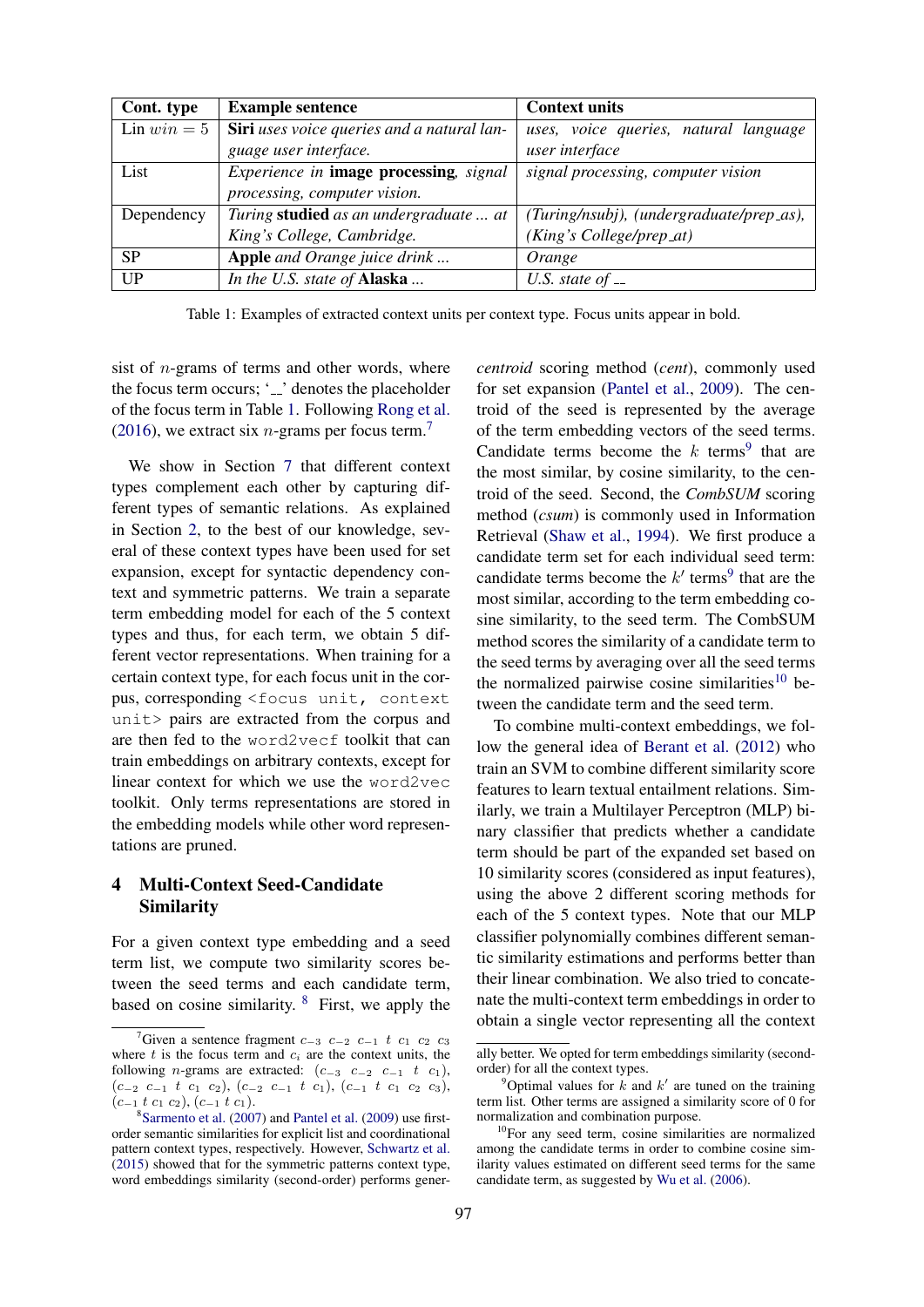types. We trained an MLP classifier with concatenated vectors of candidate and seed terms as input features, but it performed worst (see Section [7\)](#page-4-0).

### 5 Dataset

Given the lack of suitable standard dataset for training and testing term set expansion models, we used Wikipedia to develop a standard dataset. Our motivation for using Wikipedia is two-fold. First, Wikipedia contains human-generated lists of terms ('List of' pages) that cover many domains; these lists can be used for supervised training (MLP training in our approach) and for evaluating set expansion algorithms. Second, it contains textual data that can be used for unsupervised training of corpus-based approaches (multi-context term embedding training in our approach). We thus extracted from an English Wikipedia dump a set of term lists and a textual corpus for term embedding training.

### 5.1 Term Lists

A Wikipedia 'List of' page contains terms belonging to a specific class, where a term is defined to be the title of a Wikipedia article. We selected term lists among 'List of' pages containing between fifty and eight hundred terms in order to cover both specific and more common classes (e.g., list of *chemical elements* vs. list of *countries*). Moreover, we selected term lists that define purely a semantic class, with no additional constraints (e.g., skipping list of *biblical names starting with N'*). Since there can be some problems with some Wikipedia 'List of' pages, 28 term lists have been validated manually and are used as ground truth in the evaluation. Here are some few examples of term lists: Australian cities, chemical elements, countries, diplomatic missions of the United Kingdom, English cities in the United Kingdom, English-language poets, Formula One drivers, French artists, Greek mythological figures, islands of Greece, male tennis players, Mexican singers, oil exploration and production companies.

Terms having a frequency lower than 10 in the training corpus are pruned from the lists since their embeddings cannot be learned properly; note that these terms are generally less interesting in most of real case applications. Term variations are grouped according to Wikipedia redirect information.

On average, a term list contains 328 terms, of which 3% are not recognized by the noun phrase chunker; the average frequency of the terms in the corpus is 2475.

The set of term lists is split into train, development (dev) and test sets with respectively 5, 5 and 18 lists for MLP training, hyperparameters tuning and evaluation. Each term list is randomly split into *seed* and *expanded* term sets, where we are interested in getting enough samples of seed and expanded term sets. Thus, given a term list, we randomly generate 15 seed sets (5 seed sets for each seed size of 2, 5 and 10 terms) where seed terms are sampled among the top 30 most frequent terms within the list. For the train set, the non-seed terms (expanded term set) provide the positive samples; we randomly select candidate terms that occur in the corpus but not in the list as negative samples; positive and negative classes are balanced.

# 5.2 Textual Corpus

The corpus contains all the textual parts of Wikipedia articles except 'List of' pages.  $11$  It is used for training the multi-context embedding models. 3% of the terms appearing in the term lists are not recognized by our NP chunker in the corpus. It contains 2.2 billion words, and 12 million unique terms are automatically extracted.

### 5.3 Public Release

We use enwiki-20171201 English Wikipedia dump  $12$  to develop the dataset. Full dataset will be released upon publication and it will include train, dev and test sets including the split into seed and expanded terms, and negative samples for the train set; the textual corpus along with NP chunks and grouped term variations; term embedding model for each context type.

### 6 Implementation Details

Code is distributed under the Apache license as part of NLP Architect by Intel AI Lab  $^{13}$  $^{13}$  $^{13}$ , an opensource Python library for exploring state-of-the-art deep learning topologies and techniques for natural language processing and natural language understanding.

<sup>&</sup>lt;sup>11</sup>Note that the corpus does not contain any Wikipedia meta information.

<sup>12</sup>[enwiki-20171201-pages-articles-multistream.](enwiki-20171201-pages-articles-multistream.xml.bz2) [xml.bz2](enwiki-20171201-pages-articles-multistream.xml.bz2)

<sup>13</sup>[http://nlp\\_architect.nervanasys.com](http://nlp_architect.nervanasys.com)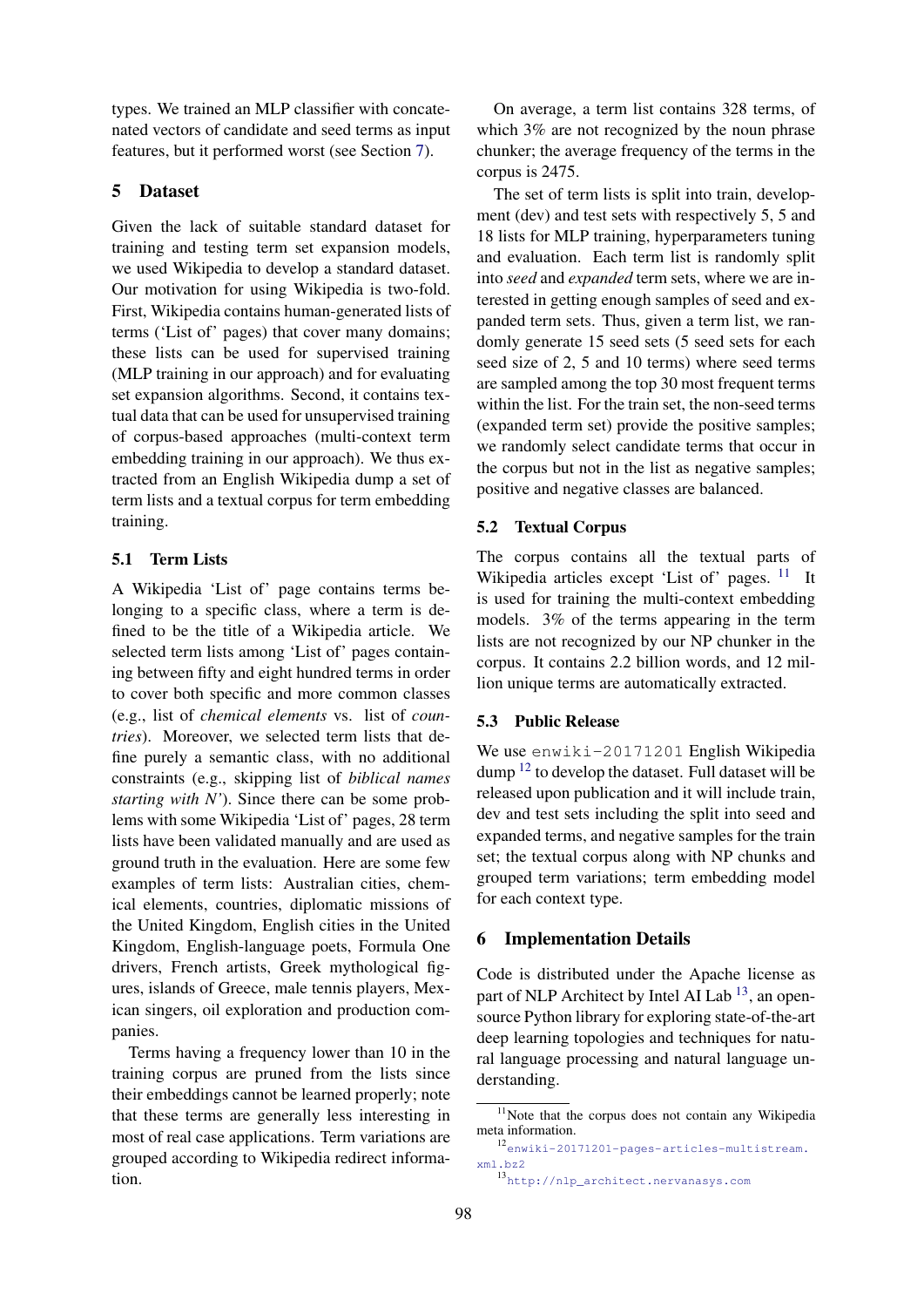We used the following tools for the implementation and for the development of the dataset:  $spaCv$  <sup>[14](#page-0-0)</sup> for tokenization, noun phrase chunking and dependency parsing; textacy [15](#page-0-0) for text normalization; word2vec <sup>[16](#page-0-0)</sup> and fastText <sup>[17](#page-0-0)</sup> to model term embeddings of linear context type; word2vecf<sup>[18](#page-0-0)</sup> to model term embeddings of other context types; WikiExtractor  $^{19}$  $^{19}$  $^{19}$  to extract textual part of Wikipedia dump; Keras  $^{20}$  $^{20}$  $^{20}$  to implement the MLP classifier.

Similarity scores are softmax-normalized over all the candidate terms per context type and per scoring method, in order to combine them with the MLP classifier. Our MLP network consists of one hidden layer. The input and hidden layers have respectively ten and four neurons.

### <span id="page-4-0"></span>7 Experiments

Following previous work [\(Sarmento et al.,](#page-6-5) [2007\)](#page-6-5), we report the Mean Average Precision at several top *n* values (MAP@*n*) to evaluate ranked candidate lists returned by the algorithm. When computing MAP, a candidate term is considered as matching a gold term if they both appear in the same term variations group. We first compare the different context types; then, we report results on their combination.

#### 7.1 Context Type Analysis

We provide a comparison of the different context types in Table [2.](#page-4-1) These context types are baselines and we compare them to the linear context that is more standard. Note that the dependency context type is affected by the performance of the depen-dency parser.<sup>[21](#page-0-0)</sup> Linear context with centroid scoring yields consistently best performance of at least 19 MAP@10 points and is consistently more stable looking at standard deviation. However, other context types achieve better performance than linear context type for 55% of the term lists, suggesting that the different context types complement each other by capturing better different types of

<span id="page-4-1"></span>

| Context   | Scor. | MAP@10 | stdev | best $\%$ |
|-----------|-------|--------|-------|-----------|
| Lin       | cent  | .78    | .22   |           |
| List      | csum  | .59    | .30   | 20        |
| Dep       | cent  | .53    | .31   | 15        |
| <b>SP</b> | csum  | .48    | .32   | 10        |
| UP        | csum  | .47    | .36   | 10        |

Table 2: Comparison of the different context types. For each context type, we report the scoring method with higher MAP@10 on dev set, MAP@10 with 5 seed terms, its standard deviation among the different test term lists, the percentage of the test term lists where the context type achieves best performance.

<span id="page-4-2"></span>

| Method  | MAP@10 | MAP@20 | MAP@50 |
|---------|--------|--------|--------|
| Linear  | .78    | .71    | .59    |
| Concat. | .68    | .65    | .56    |
| ML P    | .83    | .74    | .63    |
| Oracle  | .89    | .82    | .73    |

Table 3: MAP@n performance evaluation of the linear context, concatenation, MLP binary classification and oracle, with 5 seed terms.

semantic relations and that their combination may improve the quality of the expanded set.

In addition, performance consistently increases with the number of seed terms e.g., MAP@10, MAP@20 and MAP@50 of the linear context are respectively .66, .58 and .51 with 2 seed terms.

#### 7.2 Context Combination

We provide in Table [3](#page-4-2) MAP@n for the centroid scoring of the linear context and for the MLP classification with 5 seed terms. For comparison, we report in 'Concat.' row the performance for the MLP binary classification on the concatenation of the multi-context term embeddings. In addition, we report *oracle* performance assuming we have an oracle that chooses, for each term list, the best context type with the best scoring method. Oracle performance shows that the context types are indeed complementary. The MLP classifier which combines all the context types, yields additional improvement in the MAP@n compared to the baseline linear context. Moreover, we observed that the improvement of the MLP combination over the linear context is preserved with 2 and 10 seed terms. Yet, looking at the oracle, the MLP combination still does not optimally integrate all the information captured by the term embeddings.

<sup>14</sup><https://spacy.io>

<sup>15</sup><https://github.com/chartbeat-labs/textacy>

<sup>16</sup><https://code.google.com/archive/p/word2vec>

<sup>17</sup><https://github.com/facebookresearch/fastText>

<sup>18</sup><https://bitbucket.org/yoavgo/word2vecf>

<sup>19</sup><https://github.com/attardi/wikiextractor>

<sup>20</sup><https://github.com/keras-team/keras>

<sup>&</sup>lt;sup>21</sup>We used spaCy for dependency parsing; it achieves 92.6% accuracy on the OntoNotes 5 corpus [\(Choi et al.,](#page-5-16) [2015\)](#page-5-16).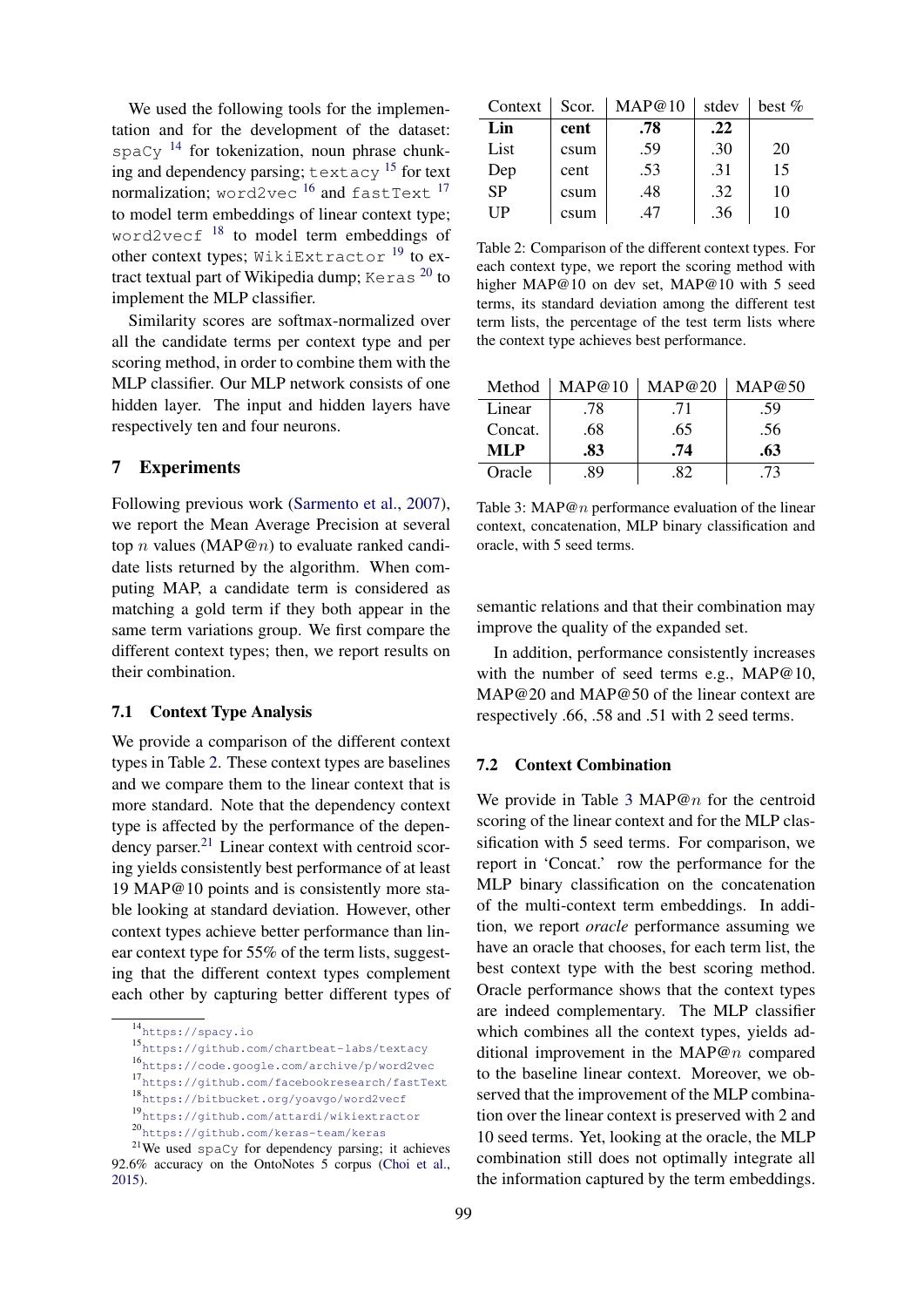#### 8 Conclusion

We proposed a novel approach to combine different context embedding types and we showed that it achieved improved results for the corpus-based term set expansion use case. In addition, we publish a dataset and a companion corpus that enable comparability and replicability of work in this field.

For future work, we plan to run similar experiments using recently introduced contextual embeddings, (e.g., ELMo [\(Peters et al.,](#page-6-10) [2018\)](#page-6-10), BERT [\(Devlin et al.,](#page-5-17) [2018\)](#page-5-17), OpenAI GPT-2 [\(Rad](#page-6-11)[ford et al.,](#page-6-11) [2019\)](#page-6-11)), which are expected to implicitly capture more syntax than context-free embeddings used in the current paper. We plan also to investigate the contribution of multi-context term embeddings to other tasks in computational semantics.

#### References

- <span id="page-5-15"></span>J. Berant, I. Dagan, and J. Goldberger. 2012. Learning entailment relations by global graph structure optimization. *Computational Linguistics*, 38:73–111.
- <span id="page-5-16"></span>Jinho D Choi, Joel Tetreault, and Amanda Stent. 2015. It depends: Dependency parser comparison using a web-based evaluation tool. In *Proceedings of the 53rd Annual Meeting of the Association for Computational Linguistics and the 7th International Joint Conference on Natural Language Processing (Volume 1: Long Papers)*, volume 1, pages 387–396.
- <span id="page-5-14"></span>Dmitry Davidov and Ari Rappoport. 2006. Efficient unsupervised discovery of word categories using symmetric patterns and high frequency words. In *Proceedings of the 21st International Conference on Computational Linguistics and the 44th annual meeting of the Association for Computational Linguistics*, pages 297–304. Association for Computational Linguistics.
- <span id="page-5-4"></span>Gianluca Demartini, Tereza Iofciu, and Arjen P De Vries. 2009. Overview of the inex 2009 entity ranking track. In *International Workshop of the Initiative for the Evaluation of XML Retrieval*, pages 254–264. Springer.
- <span id="page-5-17"></span>Jacob Devlin, Ming-Wei Chang, Kenton Lee, and Kristina Toutanova. 2018. Bert: Pre-training of deep bidirectional transformers for language understanding. *arXiv preprint arXiv:1810.04805*.
- <span id="page-5-2"></span>Amaru Cuba Gyllensten and Magnus Sahlgren. 2018. Distributional term set expansion. *arXiv preprint arXiv:1802.05014*.
- <span id="page-5-0"></span>Zellig S Harris. 1954. Distributional structure. *Word*, 10(2-3):146–162.
- <span id="page-5-3"></span>Yeye He and Dong Xin. 2011. Seisa: set expansion by iterative similarity aggregation. In *Proceedings of the 20th international conference on World wide web*, pages 427–436. ACM.
- <span id="page-5-11"></span>Armand Joulin, Edouard Grave, Piotr Bojanowski, Matthijs Douze, Hérve Jégou, and Tomas Mikolov. 2016. Fasttext.zip: Compressing text classification models. *arXiv preprint arXiv:1612.03651*.
- <span id="page-5-8"></span>Kyo Kageura and Bin Umino. 1996. Methods of automatic term recognition: A review. *Terminology. International Journal of Theoretical and Applied Issues in Specialized Communication*, 3(2):259–289.
- <span id="page-5-12"></span>Omer Levy and Yoav Goldberg. 2014. Dependencybased word embeddings. In *Proceedings of the 52nd Annual Meeting of the Association for Computational Linguistics (Volume 2: Short Papers)*, volume 2, pages 302–308.
- <span id="page-5-13"></span>Sean MacAvaney and Amir Zeldes. 2018. A deeper look into dependency-based word embeddings. *arXiv preprint arXiv:1804.05972*.
- <span id="page-5-5"></span>Jonathan Mamou, Oren Pereg, Moshe Wasserblat, Ido Dagan, Yoav Goldberg, Alon Eirew, Yael Green, Shira Guskin, Peter Izsak, and Daniel Korat. 2018a. Term Set Expansion based on Multi-Context Term Embeddings: an End-to-end Workflow. In *Proceedings of the 27th International Conference on Computational Linguistics: System Demonstrations*.
- <span id="page-5-6"></span>Jonathan Mamou, Oren Pereg, Moshe Wasserblat, Alon Eirew, Yael Green, Shira Guskin, Peter Izsak, and Daniel Korat. 2018b. Term Set Expansion based NLP Architect by Intel AI Lab. In *Proceedings of the Conference on Empirical Methods in Natural Language Processing: System Demonstrations*.
- <span id="page-5-9"></span>Tomas Mikolov, Ilya Sutskever, Kai Chen, Greg S Corrado, and Jeff Dean. 2013. Distributed representations of words and phrases and their compositionality. In *Advances in neural information processing systems*, pages 3111–3119.
- <span id="page-5-7"></span>Antonio Moreno and Teófilo Redondo. 2016. Text analytics: the convergence of big data and artificial intelligence. *IJIMAI*, 3(6):57–64.
- <span id="page-5-1"></span>Patrick Pantel, Eric Crestan, Arkady Borkovsky, Ana-Maria Popescu, and Vishnu Vyas. 2009. Web-scale distributional similarity and entity set expansion. In *Proceedings of the 2009 Conference on Empirical Methods in Natural Language Processing: Volume 2-Volume 2*, pages 938–947. Association for Computational Linguistics.
- <span id="page-5-10"></span>Jeffrey Pennington, Richard Socher, and Christopher Manning. 2014. Glove: Global vectors for word representation. In *Proceedings of the 2014 conference on empirical methods in natural language processing (EMNLP)*, pages 1532–1543.